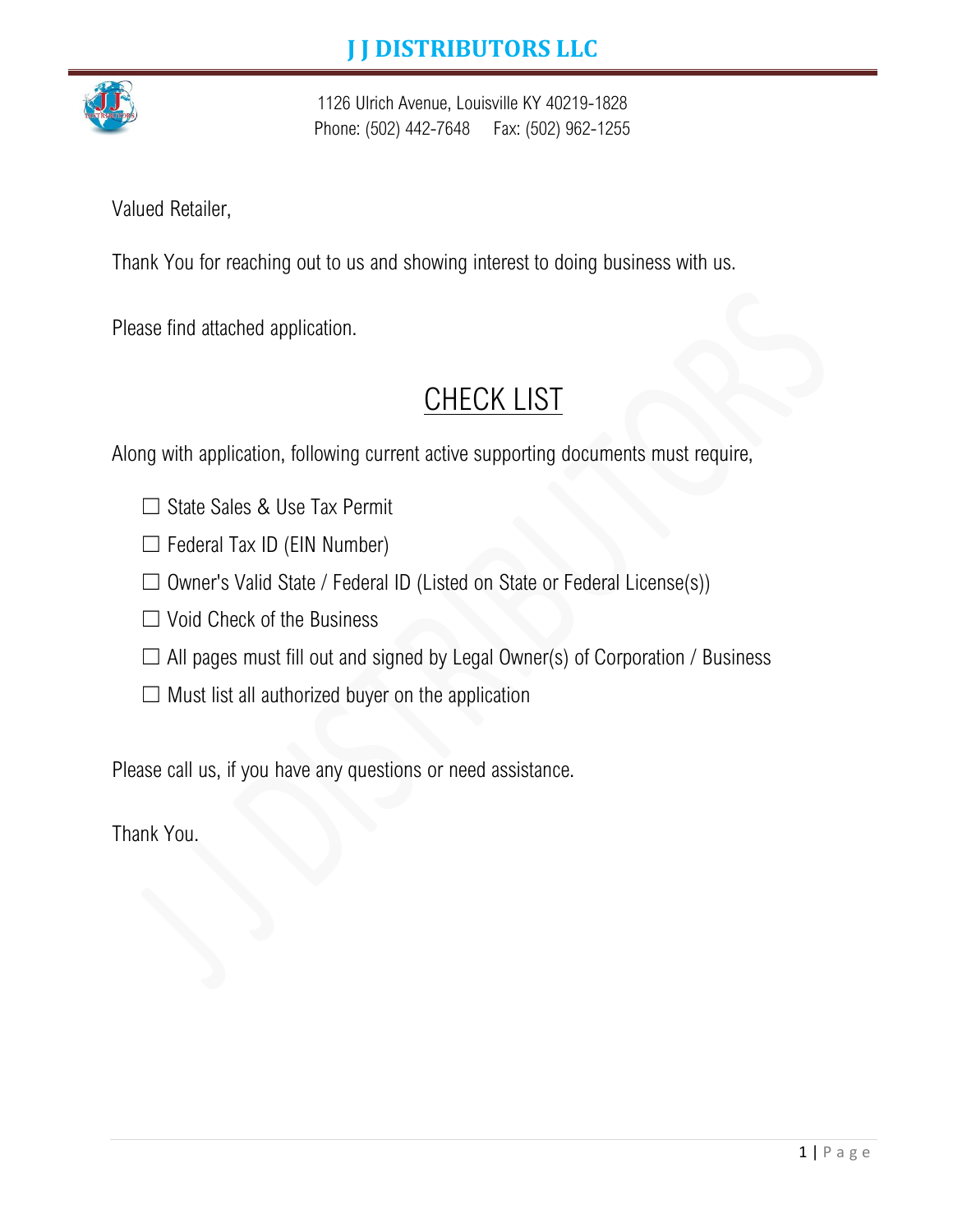# **J J DISTRIBUTORS LLC**

|                                                                                                            | Phone: (502) 442-7648   Fax: (502) 962-1255                                                               |                                                        |
|------------------------------------------------------------------------------------------------------------|-----------------------------------------------------------------------------------------------------------|--------------------------------------------------------|
|                                                                                                            | <b>CUSTOMER APPLICATION</b>                                                                               |                                                        |
|                                                                                                            | NEW ACCOUNT CHANGE OF INFORMATION                                                                         |                                                        |
|                                                                                                            |                                                                                                           |                                                        |
|                                                                                                            |                                                                                                           |                                                        |
|                                                                                                            |                                                                                                           |                                                        |
|                                                                                                            |                                                                                                           |                                                        |
|                                                                                                            | Corporation Type: LLC _____ Inc. _____ Proprietor ______________________________ Other                    |                                                        |
|                                                                                                            |                                                                                                           |                                                        |
|                                                                                                            |                                                                                                           |                                                        |
|                                                                                                            |                                                                                                           |                                                        |
|                                                                                                            |                                                                                                           |                                                        |
|                                                                                                            |                                                                                                           |                                                        |
|                                                                                                            |                                                                                                           |                                                        |
|                                                                                                            | Type of Operation: Gas Station C-store Smoke Shop Liquor Store Store Corocery Store Communication: Cother |                                                        |
| 1 <sup>st</sup> Owner:                                                                                     |                                                                                                           |                                                        |
|                                                                                                            |                                                                                                           |                                                        |
| $Cell$ #                                                                                                   |                                                                                                           |                                                        |
| SSN #                                                                                                      |                                                                                                           |                                                        |
|                                                                                                            |                                                                                                           |                                                        |
| Issued State: _________ Expires: _______________________<br>ATTACH PHOTOCOPY OF YOUR VALID STATE ISSUED ID |                                                                                                           | ATTACH PHOTOCOPY OF YOUR VALID STATE ISSUED ID         |
|                                                                                                            |                                                                                                           | Issued State: ________ Expires: ______________________ |
|                                                                                                            |                                                                                                           |                                                        |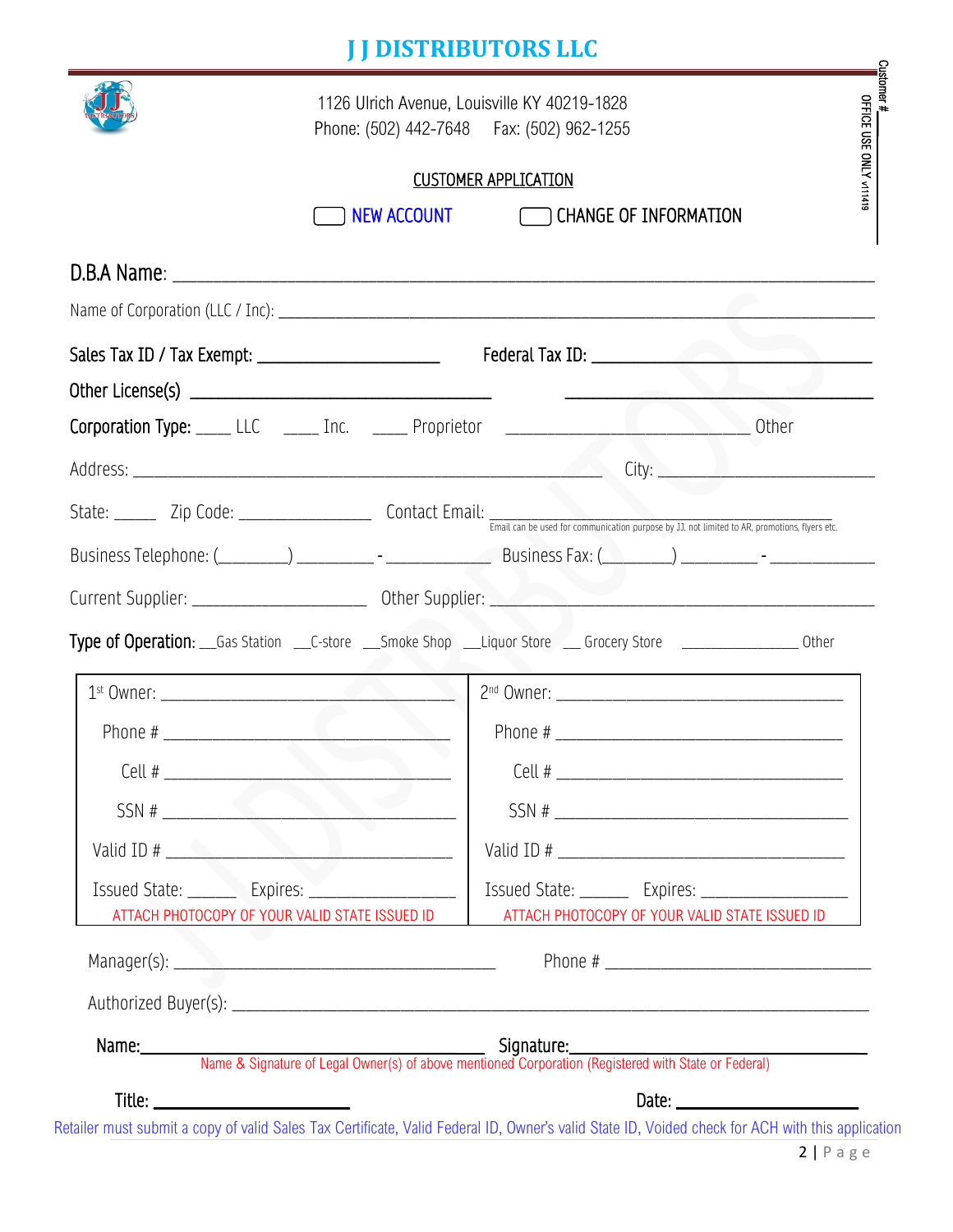#### **J J DISTRIBUTORS LLC**



1126 Ulrich Avenue, Louisville KY 40219-1828 Phone: (502) 442-7648 Fax: (502) 962-1255

#### GUARANTY & AGREEMENT

| $\cdots$    |               |  |
|-------------|---------------|--|
| residing at |               |  |
|             |               |  |
| _____       | _____________ |  |

I am requesting for consideration of your extending credit at my request to \_\_\_\_\_

(herein referred to as in the "Company") of which I am (Title): example the state of personally quarantee to you payment of any obligation of the Company and I hereby by agree to bind myself to pay **JJ Distributors LLC** on demand any sum which may become due to JJ Distributors LLC by the Company whenever the Company shall fail to pay the same. It is understood that the guaranty shall be continuing and irreversible guaranty and identify for such indebtedness of the Company. I do hereby waive notice of default, non-payment and notice thereof and consent to any modification or renewal of the credit agreement hereby guarantee, and to all renewals of extension of credit. The undersigned guarantor agrees to pay, in the event the amount becomes delinquent and turned over to an attorney for collection, attorney's fee equal to 33⅓% of the balance due plus all attendant collection costs. It is understood that this guaranty may be enforced without first having to sue the corporation or business which incurred the debt for purpose of the guarantee it is agreed that I will be responsible for the corporate or business debt even though my name does not appear on the Invoices, Purchase Order, Billing or Accounting.

- 1. Services Provided by J J Distributors LLC: J J Distributors LLC agrees to be a non-exclusive supplier of Tobacco products and other convenience store products to the Customer as those products may from time to time be ordered by the Customer.
- 2. Terms of Payment: The Customer has or will be given specific payment terms which will be contained in an Invoices sent to the Customer. Customer agrees that the Invoices will be paid according to terms agreed upon and designated on the Invoices. Customer further agrees that if the Invoice is disputed, Customer will immediately notify J J Distributors LLC of the nature of the dispute.
- 3. Penalty for Late Payment: Customer agrees that any Invoices or portion thereof that is more than 30 days past due will be subject to interest at 18% per annum on all past due amounts.
- 4. Jurisdiction and Costs: In the event, J J Distributors LLC pursues collection of the past due Invoices through judicial means, Customer agrees to submit to jurisdiction and venue in Jefferson Count, Kentucky and further agrees that J J Distributors LLC may recover expenses and reasonable attorney fees associated with recovering the past due amounts.
- 5. Any account that does not pay within the specified terms agreed to will automatically be put on Credit Hold, immediately after the invoice comes due, and not be shipped to until the balance is paid to within the terms agreed upon.
- 6. If J J Distributors LLC gets more than one check returned due to any reason, that account may/will be put on C.O.D. cash only or cashier's check for future shipment, immediately.
- 7. Any accounts that has a check returned to J J Distributors LLC due to any reason, will be charged a \$50.00 service charge (per returned check).
- 8. Any account that has agreed to specific terms with J J Distributors LLC, must adhere to those terms. By signing this agreement, you allow Company to electronically debit your account for the principle amount of the check presented for transaction. In case of returned check, we may also generate a draft or electronically debit your account for the service fee amount in addition to principle amount due as allowed by law (We charge at least \$100 for any returned check/ Returned ACH).
- 9. At no time will terms be changed, without review from our Accounts Receivable Department.

| Print<br>wallle. | $\overline{\phantom{a}}$<br>lidtui<br>יטוני<br>◡ |
|------------------|--------------------------------------------------|
| Accoup           | ◡                                                |
| Name             | Date:                                            |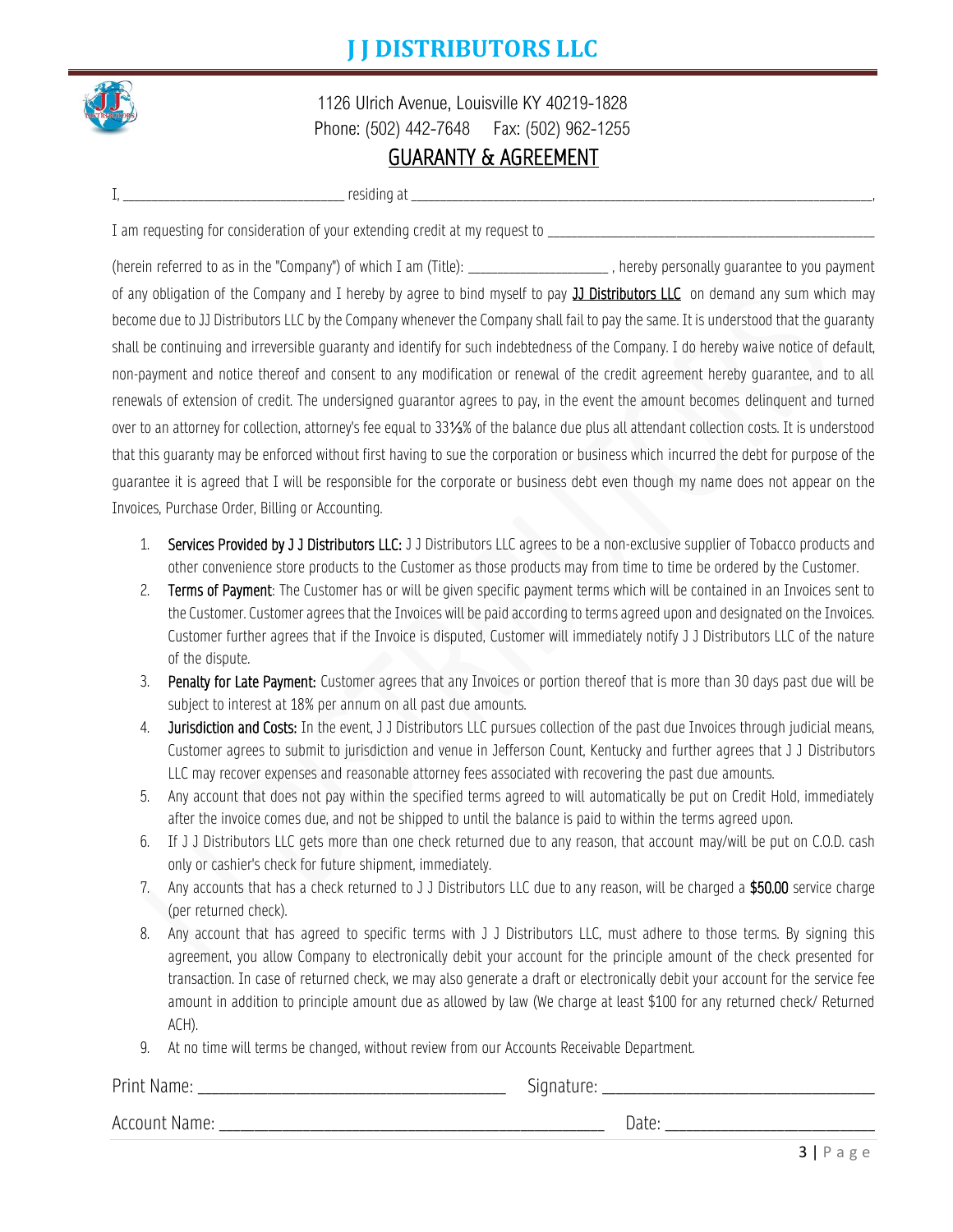

| Important-Certificate not                                                                                                                                                                                                                                                                                                                                                                            | <b>RESALE CERTIFICATE</b>                                                                           | <b>Check Applicable Block</b>                                   |
|------------------------------------------------------------------------------------------------------------------------------------------------------------------------------------------------------------------------------------------------------------------------------------------------------------------------------------------------------------------------------------------------------|-----------------------------------------------------------------------------------------------------|-----------------------------------------------------------------|
| valid unless completed.<br>I hereby certify that                                                                                                                                                                                                                                                                                                                                                     |                                                                                                     | X<br>□<br>Single Purchase<br>Blanket                            |
| engaged in the business of selling, leasing or renting, industrial processing or manufacturing the following:<br>Permit, Account No.<br>Name of Business<br>holds a valid Sales and Use Tax                                                                                                                                                                                                          |                                                                                                     | sissued pursuant to the sales and use tax law and is<br>Address |
| further certify that the tangible personal property or digital property described herein which I shall purchase from:<br>J DISTRIBUTORS LLC 1126 ULRICH AVENUE, LOUISVILLE KY 40219                                                                                                                                                                                                                  |                                                                                                     |                                                                 |
| will be resold in the regular course of business, or leased or rented, as provided by Regulation 103 KAR 28:051, or used, as<br>provided in KRS 139.470(10), in the manufacture or industrial processing of tangible personal property or digital property which<br><b>Seller</b><br>Name of                                                                                                         |                                                                                                     | Address                                                         |
| will be resold. In the event any property purchased under this certificate is used for any purpose other than retention, demon-<br>stration or display while holding                                                                                                                                                                                                                                 | it for sale, lease or rental in the regular course of business, it is understood that I am required |                                                                 |
| by law to report and pay the tax measured by the purchase price of such property. Description of property to be purchased:<br>Including but not limited to CIGARETTE, TOBACCO PRODUCTS, TOBACCO ACCESSORIES, GENERAL MERCHANDISE, HBO, SNACKS,<br>E-CIGARETTES, STORE SUPPLIES, JEWELRIES, CANDY, MEAT PRODUCTS, FOOD PRODUCTS, CLOTHING, BEVERAGE, etc.                                             |                                                                                                     |                                                                 |
| Under penalties of perjury, I                                                                                                                                                                                                                                                                                                                                                                        | swear or affirm that the information on this certificate is true and correct as to every material   |                                                                 |
| matter.                                                                                                                                                                                                                                                                                                                                                                                              |                                                                                                     |                                                                 |
| Partner or Corporate Officer)<br>Authorized Signature (Owner,                                                                                                                                                                                                                                                                                                                                        |                                                                                                     | Title                                                           |
| NOTE: Any person who makes improper use of this certificate is subject to such penalties as provided by law including the criminal<br>CAUTION TO SELLER: Contractors or other persons registered under a consumer number in the 900,000 series may not issue a resale<br>certificate for any purchase. Sellers accepting certificates from such persons will be held liable for the sales or use tax |                                                                                                     | Date                                                            |
| provisions of KRS 139.990(1).<br>51A105 (7-13)                                                                                                                                                                                                                                                                                                                                                       | Kentuckil                                                                                           | DEPARTMENT OF REVENUE<br>Frankfort, Kentucky 40620              |

#### **J J DISTRIBUTORS LLC**

1126 Ulrich Avenue, Louisville KY 40219-1828 Phone: (502) 442-7648 Fax: (502) 962-1255

Submit Customer Application along with Copy of your Resale Certificate, without that we will not be able to establish an account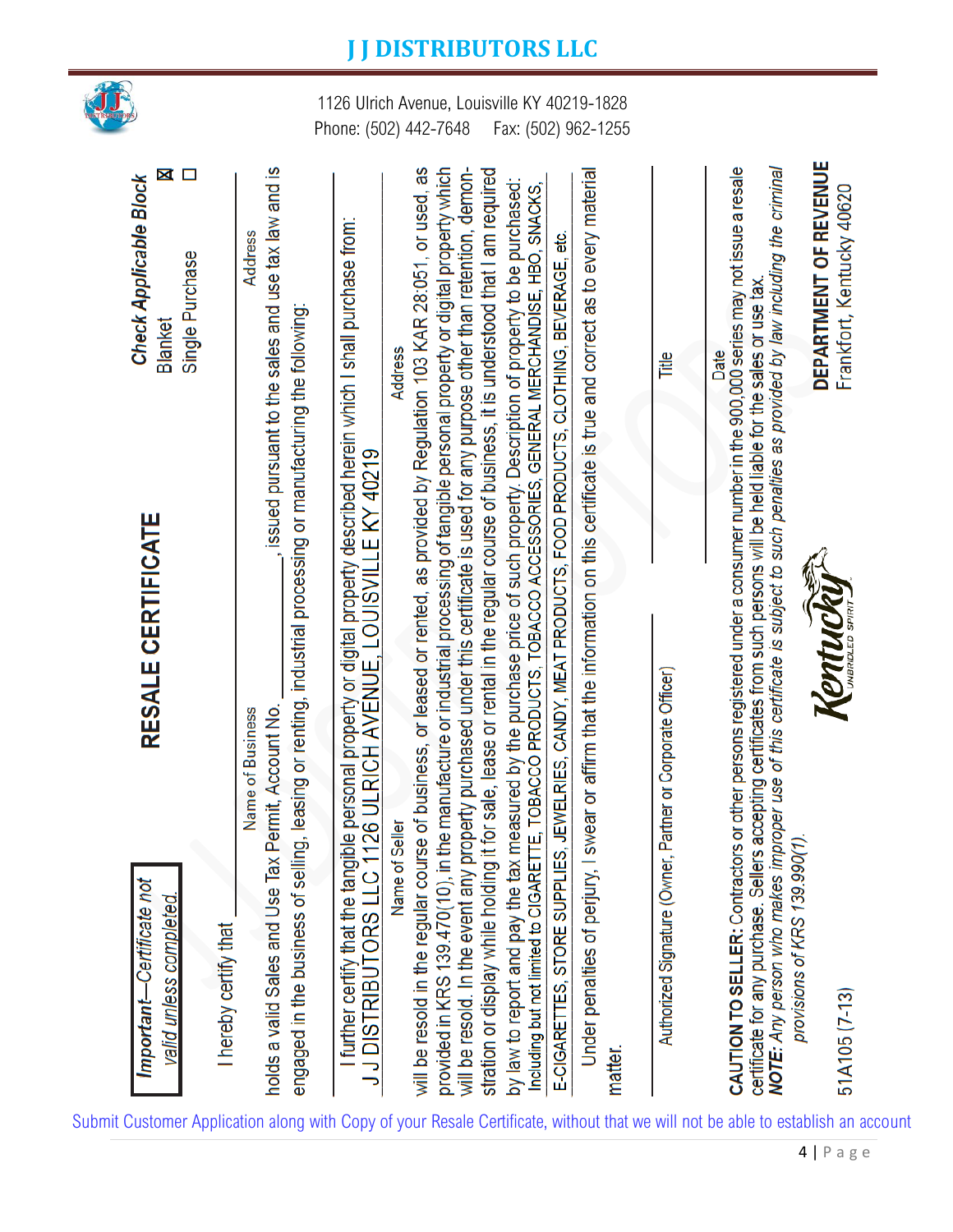

1126 Ulrich Avenue, Louisville KY 40219-1828 Phone: (502) 442-7648 Fax: (502) 962-1255

### EFT CUSTOMER AUTHORIZATION FORM

AUTHORIZATION AGREEMENT FOR AUTOMATIC DEBITS

I NEW ACCOUNT CHANGE OF INFORMATION

Business Name / D.B.A Name:

I hereby authorize J J Distributors LLC, hereafter called "Company", to initiate debit entries to my account with the depository named below that is authorized for the debit and credit transactions.

|                                                                                                 | Phone No: |
|-------------------------------------------------------------------------------------------------|-----------|
| Bank Transit/ Routing/ ABA No.: \[\]                                                            |           |
| RETAILER'S (STORE'S) EMAIL ADDRESS - NEED TO SEND / RECEIVE NOTIFICATION OF BANK TRANSECTION(s) |           |
|                                                                                                 |           |
| PLEASE PROVIDE A CANCELED CHECK FOR VARIFICATION PURPOSE                                        |           |

This authority is to remain in full force and in effect until Company has received written notification from retailers of its termination and in such time and manner as to afford Company and depository a reasonable opportunity to act on it. In case of Non-payment on check - ACH will be submitted from the same account from which check has been returned.

I understand that J J Distributors LLC requires 14 days advance written notice for any changes in the Bank Account, Transit (ABA) or request for cancellation of the EFT (ACH) process.

|                              |                                    |                 | Date: _______________________            |  |
|------------------------------|------------------------------------|-----------------|------------------------------------------|--|
|                              |                                    | OFFICE USE ONLY |                                          |  |
| Bank Code: ________________  |                                    |                 | Sales Person: __________________________ |  |
| Delivery Day: ______________ | ACH (EFT) Day:____________________ |                 | Customer No.: _______________________    |  |

Customer #\_\_\_\_ OFFICE USE ONLY

v111419